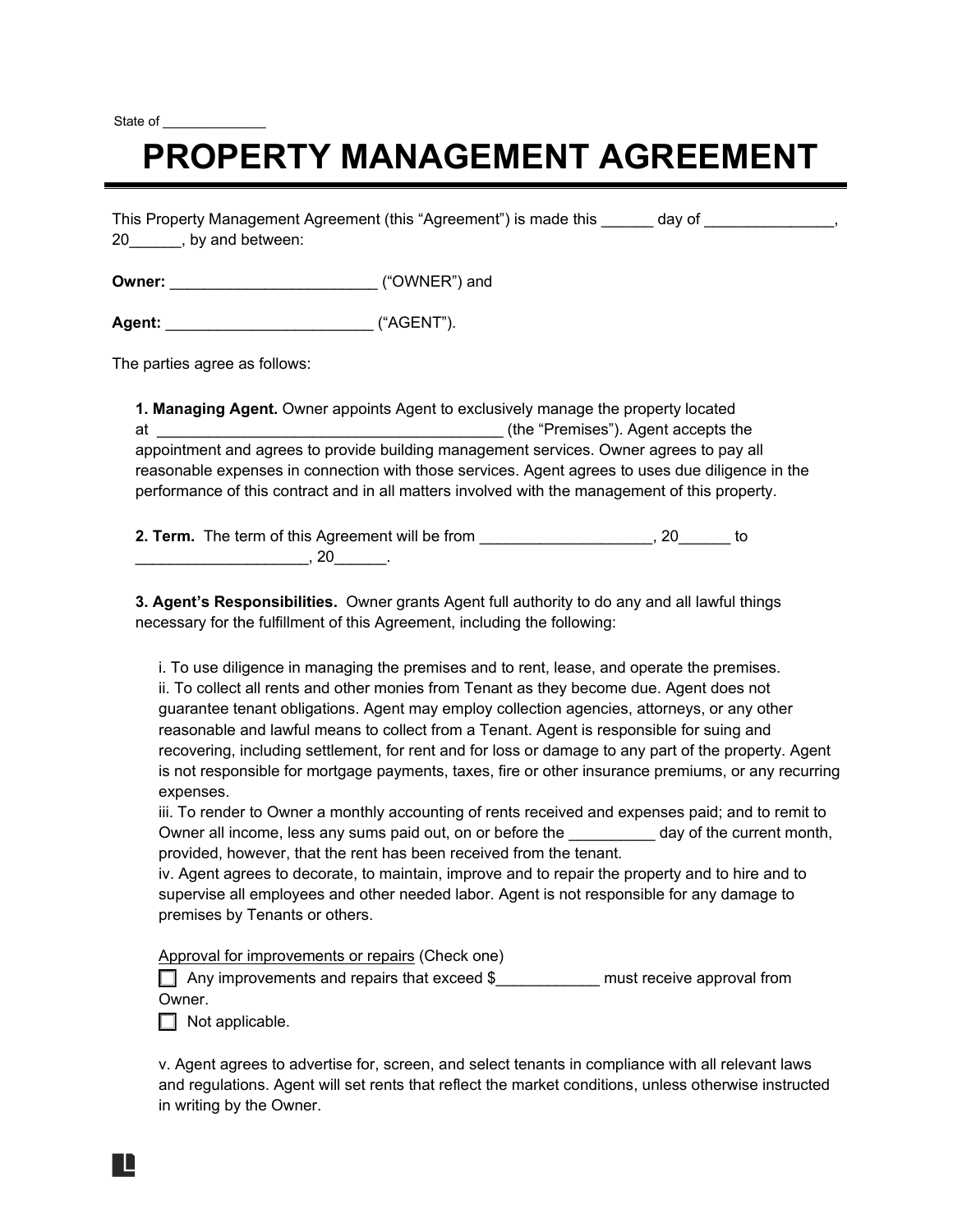**4. Agent Liability.** Owner agrees to hold Agent harmless from any claims, charges, debts, demands and lawsuits. Owner agrees to pay Agent's attorney's fees related to the management of the property and any liability for injury on the property. Agent is not liable for the nonpayment of or theft of any service, including utilities, by Tenant. Owner agrees to maintain sufficient property insurance and will name Agent as an insured. Owner shall provide a copy of the insurance policy to the Agent.

**5. Compensation.** Owner agrees to compensate Agent for managing the premises. Owner agrees to pay Agent: (Fill out all that apply)

% of the first full month of rent for acquiring tenant; B. \_\_\_\_\_\_\_\_\_\_% of all collected rents and fees; C. \$\_\_\_\_\_\_\_\_\_\_\_\_\_\_\_\_\_ per month as a management fee; D. Other: \$\_\_\_\_\_\_\_\_\_\_\_\_\_ per month as \_\_\_\_\_\_\_\_\_\_\_\_\_\_\_\_\_\_\_\_\_\_\_\_\_\_\_\_\_\_\_\_\_\_\_\_\_\_\_\_\_\_\_\_\_  $\blacksquare$  [Description];

**6. Termination.**The parties may terminate this agreement by mutual agreement at any time. If the premises is not rented within a \_\_\_\_\_\_\_\_\_\_ day period of this agreement, Owner may declare this agreement void.

**7. Successors.** This agreement shall be binding upon Owner and Agent's successors. Owner will not assign its interest in the premises except in connection with a sale of all or substantially all of its assets.

**8. Waivers.** No waiver of any condition or covenant in this Agreement by either party shall be deemed to imply or constitute a further waiver of the same or any other condition or covenant of this Agreement.

**9. Governing Law.** This Agreement has been executed under and shall be governed by the laws of the State of **Exercise 20** without regard to the state's conflict of law principles. The parties covenant and agree that any and all claims, disputes, and actions arising from this Agreement or as a result of the relationship of the parties shall be filed and heard in the venue of County, State of \_\_\_\_\_\_\_\_\_\_\_\_\_\_\_\_\_\_\_\_\_\_\_\_ and that jurisdiction shall lie in such county and state.

**10. Force Majeure.** In the event that either party shall be delayed or hindered in or prevented from doing or performing any act or thing required in this Agreement by reason of strikes, lock-outs, casualties, acts of God, labor troubles, inability to procure materials, failure of power, governmental laws or regulations, riot, insurrection, war or other causes beyond the reasonable control of such party, then such party shall not be liable or responsible for any such delays and the doing or performing of such act shall be excused for the period of the delay and the period for the performance of any such act shall be extended for a period equivalent to the period of such delay.

**11. Severability.** If any provision of this Agreement is held to be invalid, illegal or unenforceable in whole or in part, the remaining provisions shall not be affected and shall continue to be valid, legal and enforceable as though the invalid, illegal or unenforceable parts had not been included in this Agreement.

H